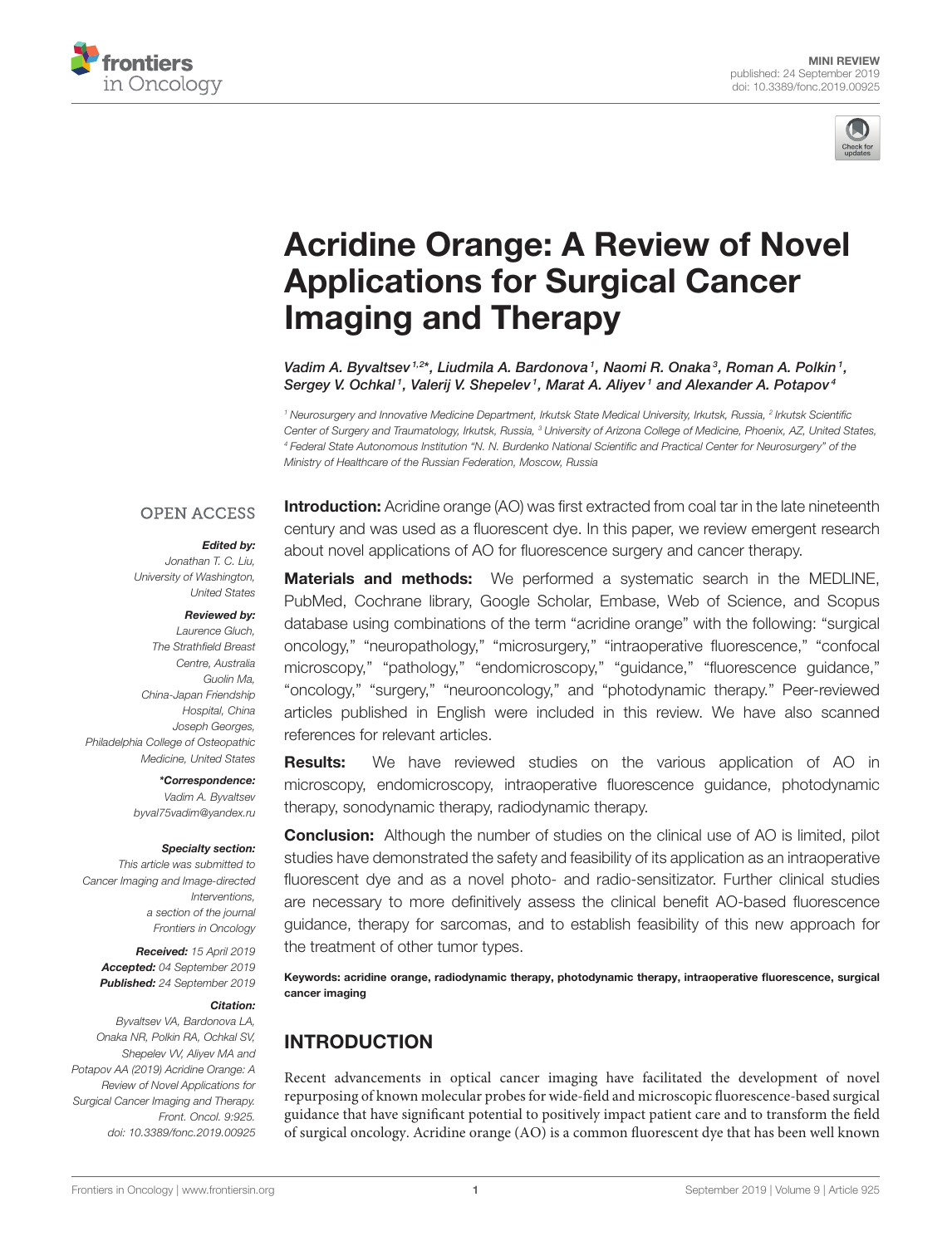for years. It has recently regained attention as a possible innovative drug for clinical applications in the field of oncology, particularly in cancer imaging and photodynamic therapy.

Acridine orange (AO) is a member of the xanthene class of molecules and shares a common aromatic structure with multiple acridine dyes [\(1,](#page-5-0) [2\)](#page-5-1). Acridine dyes were first extracted from coal tar at the end of the nineteenth century. And was then used for a period of time as a dye in the fabric industry as well as for biological application. In 1912, Erlich and Beneda proposed to use acridines as antimalarials, with Browning suggesting use as an antimicrobial agent about a decade on in 1922 [\(3,](#page-5-2) [4\)](#page-5-3). During World War I and II, the acridine dyes were widely used as antimicrobials prior to the widespread use of penicillin [\(4\)](#page-5-3). The application of AO has been studied for bacteria detection in clinical specimens with prokaryotes fluorescing bright orange in low pH buffered media, while other cells produce green background fluorescence [\(5\)](#page-5-4).

The novel research field of acridines is focused on their application in cancer theranostics due to its unique feature of preferential accumulation in the acidic environment of the tumor tissues and strong fluorescent properties [\(1,](#page-5-0) [6\)](#page-5-5). AO has been recently explored in several preclinical (**[Figures 1A,B](#page-2-0)**) and clinical studies for specific tumor cells targeting. As the novel diagnostic and therapeutic applications of AO broaden, we thought to review the existing body of knowledge regarding its potential use in various areas of medicine and outline its place and potential future impact on the rapidly growing area of imageguided cancer management. The goal of this paper is to review the current literature on the use of AO for fluorescence-guided surgery and cancer therapy. This review is focused on the clinical and translational studies that described the use of AO-based therapeutic and relevant diagnostic imaging methods.

### MATERIALS AND METHODS

### Search Strategy

We performed a literature search in MEDLINE, PubMed, Cochrane library, Google Scholar, Embase, Web of Science, and Scopus databases using the combinations of the term "Acridine" with the following: "surgical oncology," "neuropathology," "microsurgery," "intraoperative fluorescence," "confocal microscopy," "pathology," "endomicroscopy," "guidance," "fluorescence guidance," "oncology," "surgery," "neurooncology," and "photodynamic therapy." Peer-reviewed articles published in English till September 2018 were included to compile this review. We have also scanned references for relevant articles. Search strategy is presented in **[Supplement 1](#page-5-6)**.

### RESULTS AND DISCUSSION

#### Chemical Properties

AO (C17H19N3) is a low molecular weight (265.36 g/mol), weakly basic dye that easily penetrates cell membranes. AO has metachromatic properties and upon excitation with blue light, (∼488 nm) emits green fluorescence when in monomer form and orange fluorescence when in dimer form. AO produces orange fluorescence when it binds to RNA and green fluorescence when it binds to DNA. However, this behavior differs significantly in live, apoptotic, and fixed permeabilized cells [\(6\)](#page-5-5).

In live cells, AO diffuses through the cytoplasmic membrane and is retained in the cellular compartments with low pH, resulting in a bright orange fluorescence of lysosomes when excited with a blue light. AO also intercalates with the cytoplasmic and nuclear RNA molecules and results in a diffuse green fluorescence within all cells [\(7,](#page-5-7) [8\)](#page-5-8). AO does not intercalate with DNA of intact living cells [\(9\)](#page-5-9) and does not accumulate in other non-acidic organelles, such as the mitochondria, endoplasmic reticulum, or Golgi apparatus [\(7\)](#page-5-7).

In both fixed permeabilized cells and cells undergoing apoptosis, pH compartmentalization is lost. Therefore, AO leaks from acidic lysosomes and diffusely binds to RNA and DNA molecules, resulting in yellow-orange fluorescence in the whole cell [\(6\)](#page-5-5).

Based on the unique spectral distinctions and differential staining of RNA and DNA molecules, AO can be used to distinguish stages of apoptosis and necroptosis [\(10\)](#page-5-10). During apoptosis, cells stained with AO demonstrate nuclear shrinkage, cellular fragmentation, and loss of nuclear demarcation, appearing therefore as red cells. Eventually the cellular RNA and red AO emission is lost while fragmented green nucleus remains. In contrast, during necrosis or necroptosis, the orange lysosomal signal is lost due to their disruption and to loss of cellular RNA, while the green signal from smooth and shrunken nuclei remains [\(11\)](#page-5-11).

Most malignant tumors create an acidic environment due to increased anaerobic glycolysis (Warburg effect). Malignant cells also contain increased amounts of RNA and DNA compared to normal cells. Both factors result in increased accumulation and delayed elimination of AO in tumor cells [\(12\)](#page-5-12).

### **Safety**

Acridine dyes have a record of a mutagenic effect on certain types of bacteria, which raises a question about AO safety in humans [\(13\)](#page-5-13). In 1969, Van Duuren showed that AO is neither an irritant nor a carcinogen to the skin of mice after repeated application. However, three out of twenty mice with skin application of AO developed liver tumors, suggesting systemic absorption of AO [\(14\)](#page-5-14). In the same study, subcutaneous administration of AO lead to two of thirty mice and one of twenty rats developing tumors at the injection site. [\(14\)](#page-5-14) In1978, the International Agency for Research on Cancer published the opinion that there was insufficient data or evaluation regarding the carcinogenicity of AO [\(15\)](#page-5-15).

Systemic administration of AO has been investigated in several animal studies. The  $LD_{50}$  for intravenous (IV) administration of AO in mice was determined to be 32 and 36 mg/kg for male and female mice, respectively [\(16\)](#page-5-16). In determining the dose/toxicity relationship, Tatsuta et al. studied mice with gastric cancer and Tomson et al. studied subcutaneously implanted mammary carcinoma tumors treated with intraperitoneal AO application at a dose of 40 mg/kg and showed effectiveness of photodynamic therapy (PDT) without significant toxic effects [\(17,](#page-5-17) [18\)](#page-5-18). Udovich et al. also demonstrated the absence of adverse effects of AO administered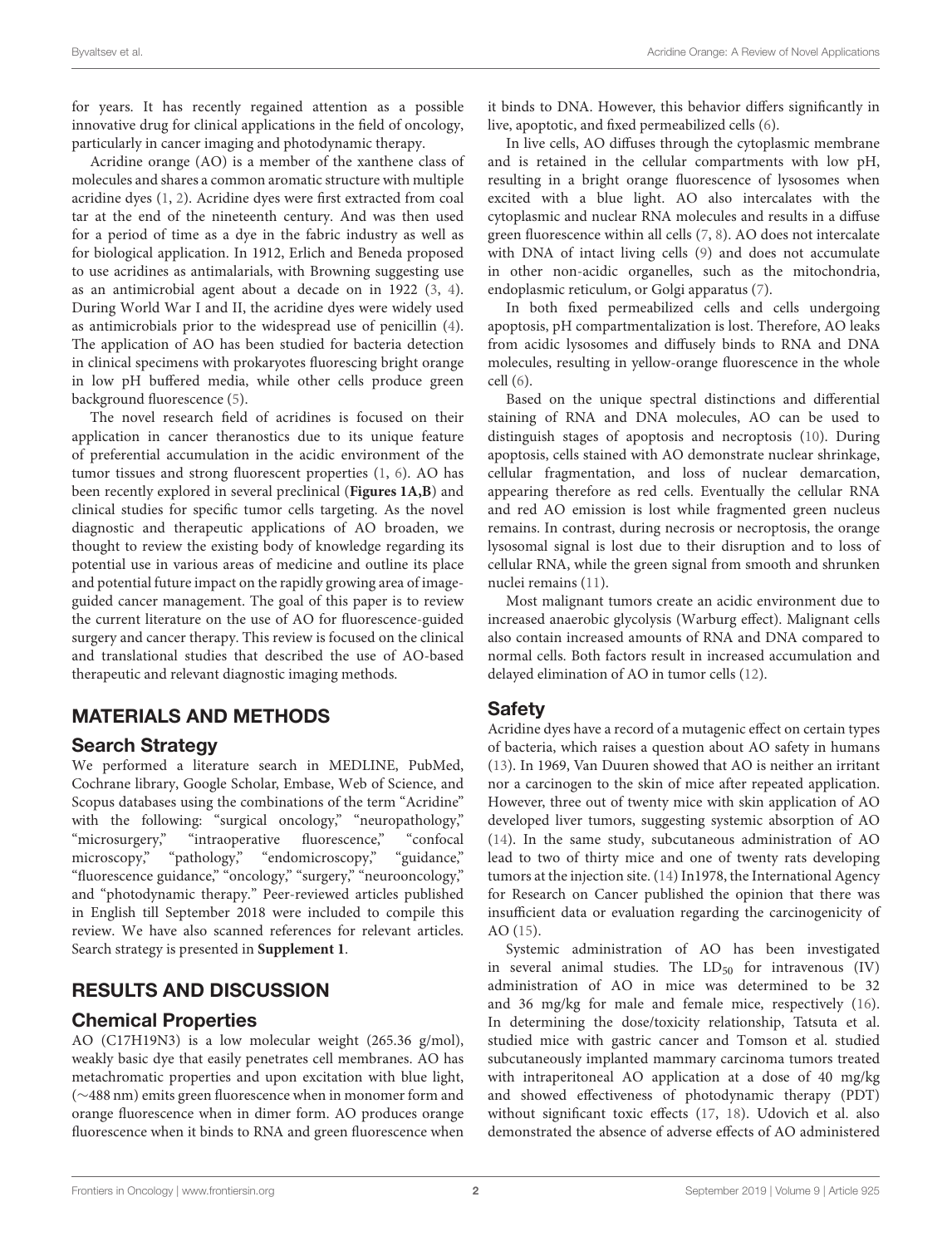

<span id="page-2-0"></span>image—Confocal laser endomicroscopy image of an animal glioblastoma stained with AO. Lower image—corresponding histology image. Image courtesy of Dr. Mark C. Preul. (D) Macroscopic fluorescence view of mouse osteosarcoma subcutaneously inoculated in the back of nude mouse after blue light excitation at 2 h after AO injection through the tail vein. Tumors emit green fluorescence (arrows). Injection site of the tail vein also emits green fluorescence Figure adapted with permission from: Kusuzaki et al. [\(6\)](#page-5-5) (CC-BY 3.0).

intraperitoneally to mice at dose of 0.33 and 3.3 mM for confocal endomicroscopy imaging [\(19\)](#page-5-19).

In dogs, IV administration of AO at 0.1 mg/kg showed no clinical signs of toxicity and no abnormalities were seen in the blood within 30 days [\(20\)](#page-5-20). Serum AO levels decreased rapidly within 30 min and were below the detection limit (5 ng/ml) 2 h after intravenous administration [\(20\)](#page-5-20). In a case report of AObased PDT in a cat with cutaneous malignant melanoma, no side effects were reported, where AO was administered locally to the surgical site at a dose of 1  $\mu$ g/ml [\(21\)](#page-5-21).

Several human studies have demonstrated the initial safety of AO. Kusuzaki et al. reported a pilot study of eight patients with various malignant neoplasms at the terminal stages (two sarcomas, two pancreatic carcinomas, intrahepatic cholangiocarcinoma, lung, renal, and parotid carcinomas) treated with IV administration of AO at 0.5 or 1 mg/kg and low-dose (with 3 or 5 Gy) radiotherapy (RT) [\(13\)](#page-5-13). This study did not confirm the assumptions about the toxic effects of the AO [\(13\)](#page-5-13).

Several studies from Japan  $[n = 8]$  patients from Teneri, Japan [\(13\)](#page-5-13) and  $n = 51$  from Tsu City, Mie, Japan [\(22\)](#page-5-22)] investigated the local application of AO solution to tumor cavities following tumor resection at the dosage of  $1 \mu$ g/ml for 5 min. Subsequent analysis of AO-based photodiagnostics (PD), PDT and RT demonstrated no serious immediate or long-term complications [\(23](#page-5-23)[–26\)](#page-6-1).

In summary, there is still a lack of convincing data regarding the long-term safety and cancerogenic potential of AO. Future studies are needed to demonstrate if potential toxic effects of AO can be balanced by the benefits of AO-based cytoreduction therapies and diagnostics for various tissue organs, routs of administration, and doses.

## Photodiagnostics

### AO Use for Microscopy

AO has been extensively studied in pathology as a single dye and in combination with other dyes for specimen assessment using fluorescence microscopy. Differential staining of AO has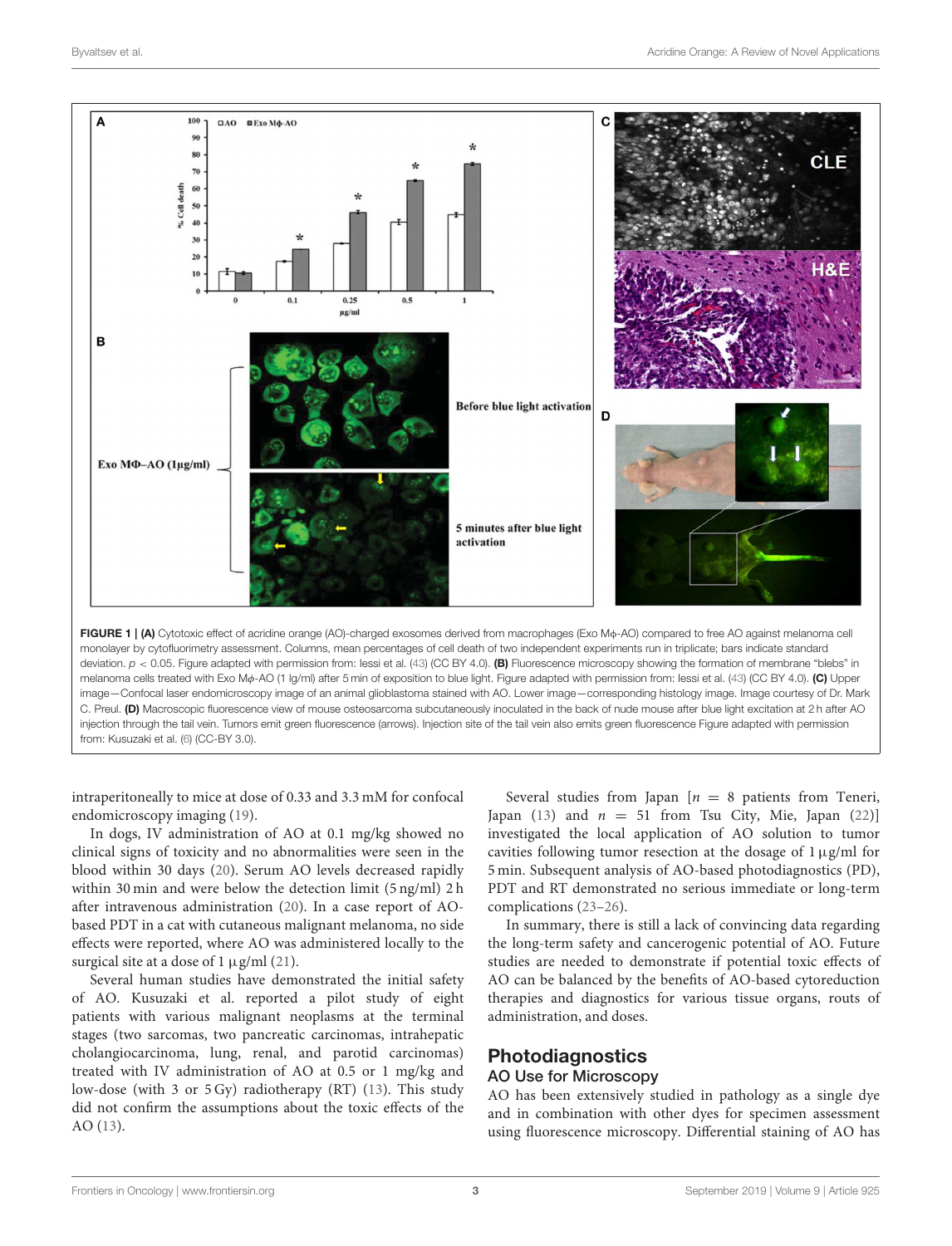been used to differentiate gliosis and glial neoplasms in human specimens with malignant glial cells demonstrating increased red fluorescence secondary to cytoplasmic RNA accumulation compared to reactive glial cells which remained green [\(27\)](#page-6-2). AO has been used for mapping of GL261 mouse gliomas on 3-D reconstructed confocal imaging following tissue clearing [\(28\)](#page-6-3). In this application, glioma regions exhibited increased intensity of fluorescence compared to the dimmer surrounding normal brain [\(28\)](#page-6-3). Additionally, another study demonstrated the ability of AO to effectively differentiate brain tumor types using confocal microscopy of various brain tumor biopsies rapidly stained with AO [\(29\)](#page-6-4).

Other applications of acridine orange include the simple and sensitive post-mortem detection of early myocardial infarction normal myocardium fluoresces a golden brown color and myocardial anoxia/ischemia-damaged cells show a shift toward yellow or yellow-green [\(30\)](#page-6-5). In the 1980's, Tejada et al. developed a specialized test with sperm AO fluorescence staining to determine male fertility [\(31\)](#page-6-6). Krishnamurthy et al. showed that staining of breast, lung, kidney, and liver tissues with AO alone and subsequent imaging with confocal laser microscopy practically does not differ in efficiency from staining with H&E [\(32\)](#page-6-7). Moreover, AO staining was much faster and easier than H&E [\(32\)](#page-6-7). In yet another application, Wang et al. used AO for rapid non-destructive imaging of whole prostate biopsies using video-rate fluorescence structured illumination microscopy and demonstrated its feasibility as an alternative to destructive pathology [\(33\)](#page-6-8).

In a study investigating surgical treatment of malignant tumors of the skin, AO was used as a nuclear dye in combination with eosin fluorescence (for labeling cytoplasm), and endogenous reflectance (for labeling collagen and keratin) for tri-modal confocal laser scanning microscopy of the skin samples [\(34\)](#page-6-9). The authors reported that the novel staining method significantly reduced the time of surgical intervention while providing image quality similar to conventional hematoxylin and eosin staining [\(34\)](#page-6-9). This finding corroborates with the conclusions drawn by Krishnamurthy regarding the non-inferiority of AO and CLE compared to conventional H&E. Another study reported an automatic pipeline that produces rapid, virtual H&E histology of tissue based on a fast, initial confocal staining of a tissue stained with a combination of AO and sulforhodamine 101, with the extrapolated conclusion that CLE with AO improves time to histological diagnosis over H&E [\(35\)](#page-6-10). The intraoperative direct analysis that CLE can provide, particularly with AO as a contrast agent, has also been studied in the ophthalmological setting. The authors commented that this method provided a fast ex vivo preliminary diagnosis of conjunctival lesions, perhaps representing a novel tool for intraoperative as well as postsurgical management of conjunctival tumors [\(36\)](#page-6-11).

AO is commonly used as a fluorescent dye to stain live tissues for intraoperative confocal endomicroscopy (**[Figure 1C](#page-2-0)**), however, in vivo topical application of AO has not been investigated for all organs, and particularly in the brain up to this point due to safety concerns, with the less specific fluorescein sodium being used as a fluorescent contrast [\(37\)](#page-6-12) In mouse brain glioma models and in fresh human biopsies ex vivo, AO staining and imaging with the confocal endomicroscope proved successful for differentiation of normal brain and glioma tissue [\(38,](#page-6-13) [39\)](#page-6-14). Notably, in vivo AO staining was reported for confocal microlaparoscope imaging of ovarian cancer in 45 patients [\(40\)](#page-6-15). In this study AO was used under FDA Investigational New Drug approval at a dose of  $\leq 1 \mu L$  of 330  $\mu M/L$  applied topically to the surface of the ovary just prior to imaging [\(40\)](#page-6-15). This study concluded that trained surgeons were able to distinguish between normal and malignant ovarian surface epithelium in AO stained optical biopsies and that accuracy was similar during the ex vivo and in vivo imaging [\(40\)](#page-6-15). There are two additional publications regarding AO application for the in vivo diagnosis of neoplasia in gynecology [\(41,](#page-6-16) [42\)](#page-6-17), but currently, no in vivo investigation has been published for brain tissue.

#### AO Use in Wide-Field Fluorescence Guidance

After intravenous or topical application and soaking of the resection cavity in AO solution, researchers observed increased accumulation of AO in tumor tissue. This allowed accurate identification of the tumor regions as intense green fluorescence in wide field imaging (using specially designed fluorescence imaging operating microscope). AO fluorescence allowed for better tailoring of the resection area while maintaining the maximum amount of healthy tissue. This technology was used to remove breast tumors [\(35\)](#page-6-10), soft tissue tumors and sarcomas [\(26,](#page-6-1) [44,](#page-6-18) [45\)](#page-6-19), treatment of skin cancer [\(34,](#page-6-9) [46\)](#page-6-20), conjunctival tumors [\(47\)](#page-6-21), renal tumors, lungs, liver [\(32\)](#page-6-7).

Considering the rapid development of intraoperative optical imaging tools and significant track of publications regarding AO-based microscopy, AO (similarly to fluorescein sodium and indocyanine green) is a promising topical contrast agent for in vivo pathology in humans. However, the long-term safety of topical AO should be established before such a method may be used in surgery. Alternatively, novel, dye-less in vivo microscopy methods like optical coherent tomography, RAMAN, and multiphoton reflectance microscopy may make any label-based methods obsolete in the future.

#### AO Use in PDT, SDT, and RDT Mechanism of Action

The mechanism of AO-based PDT is based on the production of activated forms of oxygen upon AO fluorescence emission when exposed to blue light excitation (488 nm). As AO binds to the increased amount of RNA in tumor cells and also accumulates in lysosomes, released reactive oxygen species damage lipid membranes, leading to the leakage of lysosomal enzymes, and activation of apoptosis in the tumor cells [\(12\)](#page-5-12). Myotoxicity was also suggested as another potential mechanism of AO [\(48\)](#page-6-22).

AO can also increase the production of reactive radicals when exposed to low doses of X-ray radiation [\(26,](#page-6-1) [44,](#page-6-18) [49\)](#page-6-23) or to the ultrasound energy [\(50\)](#page-6-24). The principles of X-ray radiodynamic therapy (RDT) and sonodynamic therapy (SDT) have gained interest because unlike traditional light-based PDT, it has deeper tissue penetration depth. With RDT however, one energy source simultaneously activates both processes of radiotherapy and PDT, maximizing the synergetic treatment effect [\(49,](#page-6-23) [51\)](#page-6-25). RDT with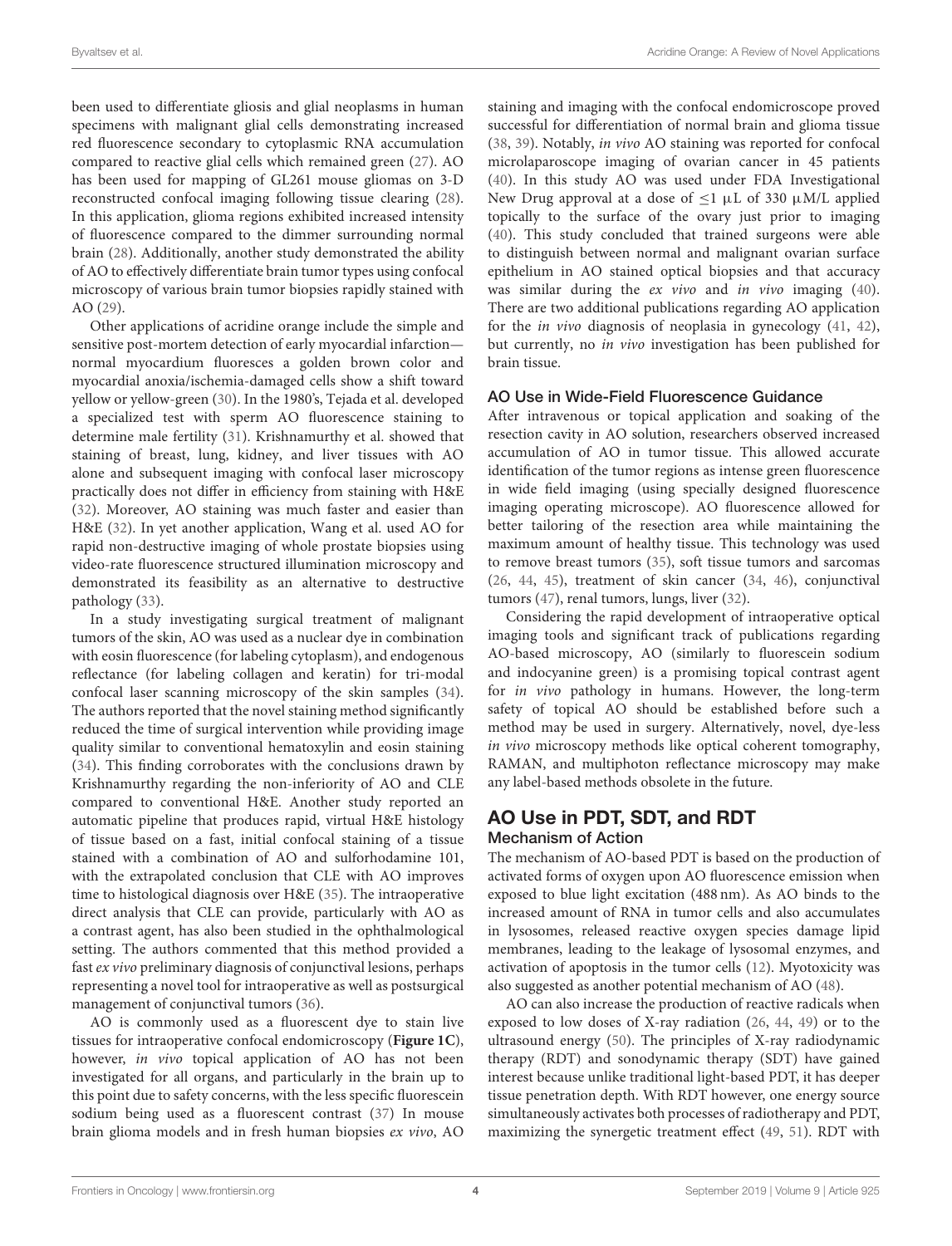AO shows a similar effect on tumor cells when compared to PDT [\(52\)](#page-6-26).

#### Preclinical Studies

One of the earliest studies of PDT with AO by Tomson et al. in the mouse model of undifferentiated carcinoma showed tumor resolution after PDT with AO in 90% of mice [\(18\)](#page-5-18). Another early study by Ishikawa et al. which suggested the usefulness of PDT investigated photodynamic inactivation of argon laser with topical use of AO in the treatment of bladder cancer. Human bladder cancer cells (MGH-U1) were stained with AO and irradiated with argon laser with wave length of 496.5 nm and the intensity at the sample position about 4.0 mW/cm<sup>2</sup>. The result shows that argon laser at the low intensity and with short irradiation time has a sufficient cytocidal effect [\(53\)](#page-6-27). Satonaka et al. studied the AO-based PDT of pulmonary metastases of osteosarcomas in mice and demonstrated its feasibility [\(54\)](#page-6-28) (**[Figure 1D](#page-2-0)**). Interestingly, AO alone and AO-PDT inhibited invasion and metastases growth [\(54\)](#page-6-28).

AO-based PDT and RDT has been advanced to clinical studies for the treatment of sarcomas (osteosarcomas and rhabdomyosarcomas) [\(1,](#page-5-0) [7,](#page-5-7) [12,](#page-5-12) [23,](#page-5-23) [25,](#page-6-29) [55\)](#page-6-30), while its efficacy for brain tumors has been assessed only in preclinical studies. Osman et al. investigated the efficacy of AO-based PDT of glioma cells in vitro [\(56\)](#page-6-31). Treatment of cultured glioblastoma cells with AO at a concentration of 0.001 mg/mL followed by 10 or 30 min incubation with white unfiltered light from light-emitting diode bulbs demonstrated dramatic cytostatic and cytocidal effects and almost complete eradication of glioblastoma cells in 72 h [\(56\)](#page-6-31).

#### Local AO Administration

Matsubara et al. investigated the combined use of AObased PD, followed by PDT and RDT for the treatment of rhabdomyosarcoma [\(57\)](#page-6-32). After subtotal resection of the tumor, the area of operation was filled with a solution of AO at a concentration of  $1 \mu$ g/ml and after 5 min, the excess dye was washed off with saline. The first step included the use of widefield fluorescence microscopy of the surgical area. Authors used a customized operating microscope (Carl Zeiss Co., Ltd, Oberkochen, Germany) with a xenon lamp equipped with an excitation filter (450–490 nm) resulting in a blue excitation light and a long-pass filter (>520 nm) for detection of the green fluorescence emitted by the tumor. After staining, a more thorough curettage of the area was performed until the green glow disappeared. The next step included AO-PDT, a 10 min exposure of the resection cavity to unfiltered light from a xenon lamp with a brightness of 100,000 lx mounted on an operating microscope. After that, a layer of sutures was applied to the wound without rinsing the AO solution. The patient was then transferred to the radiotherapy room where an X-ray exposure was performed (5 Gy) [\(57\)](#page-6-32).

Matsubara et al. reported long-term results of AO-based PD followed by PDT and RDT in 18 patients from 1996 to 2008, showing that the method allows preservation of more healthy tissue during resection [\(26,](#page-6-1) [44\)](#page-6-18). This advantage helped to preserve functionality of the limbs due to more tailored resection compared to the standard wide margin resection method without significant differences in the recurrence rate.

#### Systemic AO Administration

There was only one study found on the AO-based RDT with systemic administration of AO which included treatment of 8 patients with end-stage cancers. In this study, two patients had sarcomas, two had pancreatic cancer, and one patient each had intrahepatic cholangiocarcinoma, renal, lung, and parotid cancer. [\(13\)](#page-5-13). Two hours after 1 mg/kg AO was administered IV, the patients received 3–5 Gy X-ray irradiation 3 times within a 3 week period. In 3 out of 5 patients who completed the full course of the proposed therapy, tumors reduced in size and symptoms improved. Notably, this study demonstrated the absence of a toxic effect on the body with the introduction of therapeutic doses of the drug [\(13\)](#page-5-13).

While some patients benefited in these small pilot studies, further clinical investigation is necessary to assess if the observed cytocidal effect could be achieved in other types of cancer. However, the absence of serious side effects of AO, coupled with the likely cytolytic effect of RDT, together with the radiation, opens up new horizons for exploring its potential in other cancers.

### CONCLUSIONS AND FUTURE **DIRECTIONS**

The use of AO in oncology represents a novel approach but the number of studies is currently limited, likely due to the historical concerns about AO safety. More studies are necessary to identify tumor types and stages where application of AO can be useful to assess its clinical value and identify potential side effects.

There are several promising areas where AO may be beneficial. First, it is worth noting the possibility of macro and confocal fluorescence microscopy for in vivo fluorescence guidance during surgical resection. The effect of AO fluorescence guidance has not yet been studied in brain tumors and should be tested in comparison with other fluorescence guidance techniques such as 5-aminolevulinic acid, fluorescein sodium, and indocyanine green, which are already available and have a safety record and established efficacy.

Of particular interest is the effect of intravenously administered AO on tumor cells when exposed to small doses of radiation. If successful, this could dramatically change the approach for cancer treatment. AO-based RDT treatment of distant metastasis is another promising area of application [\(54\)](#page-6-28). AO fluorescence guidance combined with PDT, SDT, or RDT can be potentially applied to all organs for the surgical treatment of tumor lesions, including brain tumor surgery. Brain gliomas are notorious for their infiltrative growth and thus the possibility of selective killing of any residual tumor cells after surgical resection is encouraging and compelling. However, there are also considerable limitations in that the blood-tumor-brain-barrier at the periphery of the gliomas might decrease efficacy of AO delivery, decreasing its photosensitizing effect [\(58\)](#page-6-33). It should also be noted that AO is one among many drugs (including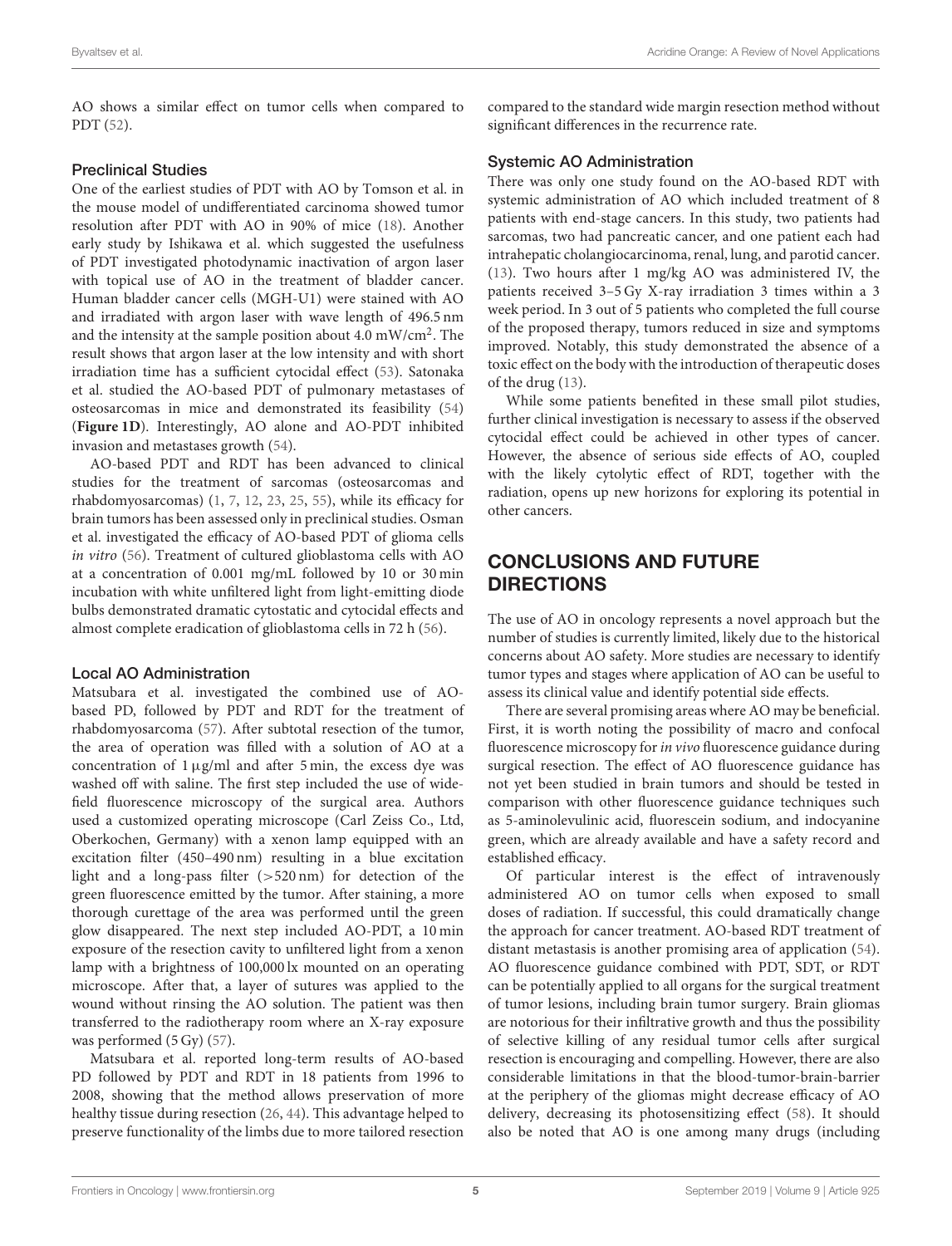5-ALA) that are in development for PDT, SDA, or RDT for the treatment of various cancers and their comparative efficacy for various cancers is yet to be established [\(59–](#page-6-34)[63\)](#page-7-0). Future drug developments include nanoparticles and targeted multipurpose theranostic drugs which can be used for intraoperative guidance and subsequent precision treatment of any microscopic residual tumor [\(36\)](#page-6-11).

AO has demonstrated utility in multiple settings up to this point in time with the majority of applications being ex vivo. Although use of AO is not new with practical applications from urology, gynecology, to ophthalmology detailed, repurposing AO for possible specific tumor labeling in the field of neurosurgery has been minimally explored. While there is historical evidence of potentially detrimental health effects of AO dating back to the late 1960s, there is a small body of growing literature in the time since that points to its potential uses in vivo without toxic systemic effects. With the evidence presented in this review regarding the role of AO in tumor identification, we are especially interested with respect to brain lesions what AO can possibly provide in

#### **REFERENCES**

- <span id="page-5-0"></span>1. Kusuzaki K, Murata H, Matsubara T, Satonaka H, Wakabayashi T, Matsumine A, et al. Review. Acridine orange could be an innovative anticancer agent under photon energy. In Vivo. (2007) 21:205–14.
- <span id="page-5-1"></span>2. Sharma VK, Sahare PD, Rastogi RC, Ghoshal SK, Mohan D. Excited state characteristics of acridine dyes: acriflavine and acridine orange. Spectrochim Acta A Mol Biomol Spectrosc. (2003) 59:1799–804. doi: [10.1016/S1386-1425\(02\)00440-7](https://doi.org/10.1016/S1386-1425(02)00440-7)
- <span id="page-5-2"></span>3. Browning CH, Cohen JB, Gaunt R, Gulbransen R. Relationships between antiseptic action and chemical constitution with special reference to compounds of the pyridine, quinoline, acridine and phenazine series. Proc R Soc B. (1922) 93:329–66. doi: [10.1098/rspb.1922.0025](https://doi.org/10.1098/rspb.1922.0025)
- <span id="page-5-3"></span>4. Wainwright M. Acridine–a neglected antibacterial chromophore. J Antimicrob Chemother. (2001) 47:1–13. doi: [10.1093/jac/47.1.1](https://doi.org/10.1093/jac/47.1.1)
- <span id="page-5-4"></span>5. Kronvall G, Myhre E. Differential staining of bacteria in clinical specimens using acridine orange buffered at low pH. Acta Pathol Microbiol Scand B. (1977) 85:249–54. doi: [10.1111/j.1699-0463.1977.tb01970.x](https://doi.org/10.1111/j.1699-0463.1977.tb01970.x)
- <span id="page-5-5"></span>6. Kusuzaki K, Matsubara T, Satonaka H, Matsumine A, Nakamura T, Sudo A, et al. Intraoperative Photodynamic Surgery (iPDS) with acridine orange for musculoskeletal sarcomas. Cureus. (2014) 6:e204. doi: [10.7759/cureus.204](https://doi.org/10.7759/cureus.204)
- <span id="page-5-7"></span>7. Kusuzaki K, Murata H, Takeshita H, Hashiguchi S, Nozaki T, Emoto K, et al. Intracellular binding sites of acridine orange in living osteosarcoma cells. Anticancer Res. (2000) 20:971–5.
- <span id="page-5-8"></span>8. Amagasa J. Mechanisms of photodynamic inactivation of acridine orangesensitized transfer RNA: participation of singlet oxygen and base damage leading to inactivation. J Radiat Res. (1986) 27:339–51. doi: [10.1269/jrr.27.339](https://doi.org/10.1269/jrr.27.339)
- <span id="page-5-9"></span>9. Delic J, Coppey J, Magdelenat H, Coppey-Moisan M. Impossibility of acridine orange intercalation in nuclear DNA of the living cell. Exp Cell Res. (1991) 194:147–53. doi: [10.1016/0014-4827\(91\)90144-J](https://doi.org/10.1016/0014-4827(91)90144-J)
- <span id="page-5-10"></span>10. Plemel JR, Caprariello AV, Keough MB, Henry TJ, Tsutsui S, Chu TH, et al. Unique spectral signatures of the nucleic acid dye acridine orange can distinguish cell death by apoptosis and necroptosis. J Cell Biol. (2017) 216:1163–81. doi: [10.1083/jcb.201602028](https://doi.org/10.1083/jcb.201602028)
- <span id="page-5-11"></span>11. Mares I, Drevo M, Adam E, Kubatova M, Casny J. Live measles vaccine from a further attenuated strain SEVAC. Prog Immunobiol Stand. (1967) 3:188–91.
- <span id="page-5-12"></span>12. Kusuzaki K, Hosogi S, Ashihara E, Matsubara T, Satonaka H, Nakamura T, et al. Translational research of photodynamic therapy with acridine orange which targets cancer acidity. Curr Pharm Des. (2012) 18:1414– 20. doi: [10.2174/138161212799504812](https://doi.org/10.2174/138161212799504812)

terms of specific fluorescent tumor labeling. More data is needed to determine the safety of AO in vivo and its future applications, particularly in neurosurgery.

#### AUTHOR CONTRIBUTIONS

VB, LB, NO, RP, SO, VS, MA, and AP researched the data, wrote the manuscript, generated the figures, provided participation in the discussion of the content, and revised the review.

#### ACKNOWLEDGMENTS

LB acknowledges scholarship support #SP-2545.2018.4.

#### SUPPLEMENTARY MATERIAL

<span id="page-5-6"></span>The Supplementary Material for this article can be found [online at: https://www.frontiersin.org/articles/10.3389/fonc.](https://www.frontiersin.org/articles/10.3389/fonc.2019.00925/full#supplementary-material) 2019.00925/full#supplementary-material

- <span id="page-5-13"></span>13. Kusuzaki K, Takai T, Yoshimura H, Inoue K, Takai S, Baldini N. Clinical trial of radiotherapy after intravenous injection of acridine orange for patients with cancer. Anticancer Res. (2018) 38:481–9. doi: [10.21873/anticanres.12248](https://doi.org/10.21873/anticanres.12248)
- <span id="page-5-14"></span>14. Van Duuren BL, Sivak A, Katz C, Melchionne S. Tumorigenicity of acridine orange. Br J Cancer. (1969) 23:587–90. doi: [10.1038/bjc.1969.72](https://doi.org/10.1038/bjc.1969.72)
- <span id="page-5-15"></span>15. International Agency for Research on Cancer. Acridine orange. In: IARC Monographs on the Evaluation of Carcinogenic Risk of Chemicals to Man. Vol. 16. Lyon: IARC Press (1978), 145–52.
- <span id="page-5-16"></span>16. Nakamura T, Kusuzaki K, Matsubara T, Matsumine A, Asanuma K, Satonaka H, et al. Determination of the LD50 of acridine orange via intravenous administration in mice in preparation for clinical application to cancer therapy. In Vivo. (2014) 28:523–7.
- <span id="page-5-17"></span>17. Tatsuta M, Iishi H, Yamamura H, Yamamoto R, Okuda S. Comparison of photodynamic inactivation of experimental stomach tumors sensitized by acridine orange or hematoporphyrin derivatives. Oncology. (1988) 45:35– 40. doi: [10.1159/000226527](https://doi.org/10.1159/000226527)
- <span id="page-5-18"></span>18. Tomsom SH. Tumor destruction due to acridine orange photoactivation by argon laser. Ann N Y Acad Sci. (1976) 267:191–200. doi: [10.1111/j.1749-6632.1976.tb41608.x](https://doi.org/10.1111/j.1749-6632.1976.tb41608.x)
- <span id="page-5-19"></span>19. Udovich JA, Besselsen DG, Gmitro AF. Assessment of acridine orange and SYTO 16 for in vivo imaging of the peritoneal tissues in mice. J Microsc. (2009) 234:124–9. doi: [10.1111/j.1365-2818.2009.03153.x](https://doi.org/10.1111/j.1365-2818.2009.03153.x)
- <span id="page-5-20"></span>20. Maruo T, Shibuya K, Takahashi M, Nakayama T, Fukunaga K, Orito K. Safety of acridine orange intravenous administration in dogs. Int J Appl Res Vet Med. (2012) 10:164–8.
- <span id="page-5-21"></span>21. Hori H, Teramoto Y, Fukuyama Y, Maruo T., Marginal resection and acridine orange photodynamic therapy in a cat with recurrent cutaneous malignant melanoma. Int J Appl Res Vet Med. (2014) 12:181–5.
- <span id="page-5-22"></span>22. Matsubara T, Kusuzaki K, Matsumine A, Nakamura T, Sudo A. Can a less radical surgery using photodynamic therapy with acridine orange be equal to a wide-margin resection? Clin Orthop Relat Res. (2013) 471:792– 802. doi: [10.1007/s11999-012-2616-9](https://doi.org/10.1007/s11999-012-2616-9)
- <span id="page-5-23"></span>23. Nakamura T, Kusuzaki K, Matsubara T, Matsumine A, Murata H, Uchida A. A new limb salvage surgery in cases of high-grade soft tissue sarcoma using photodynamic surgery, followed by photo- and radiodynamic therapy with acridine orange. J Surg Oncol. (2008) 97:523–8. doi: [10.1002/jso.21025](https://doi.org/10.1002/jso.21025)
- 24. Kusuzaki K, Murata H, Matsubara T, Miyazaki S, Shintani K, Seto M, et al. Clinical outcome of a novel photodynamic therapy technique using acridine orange for synovial sarcomas. Photochem Photobiol. (2005) 81:705– 9. doi: [10.1562/2004-06-27-RA-218.1](https://doi.org/10.1562/2004-06-27-RA-218.1)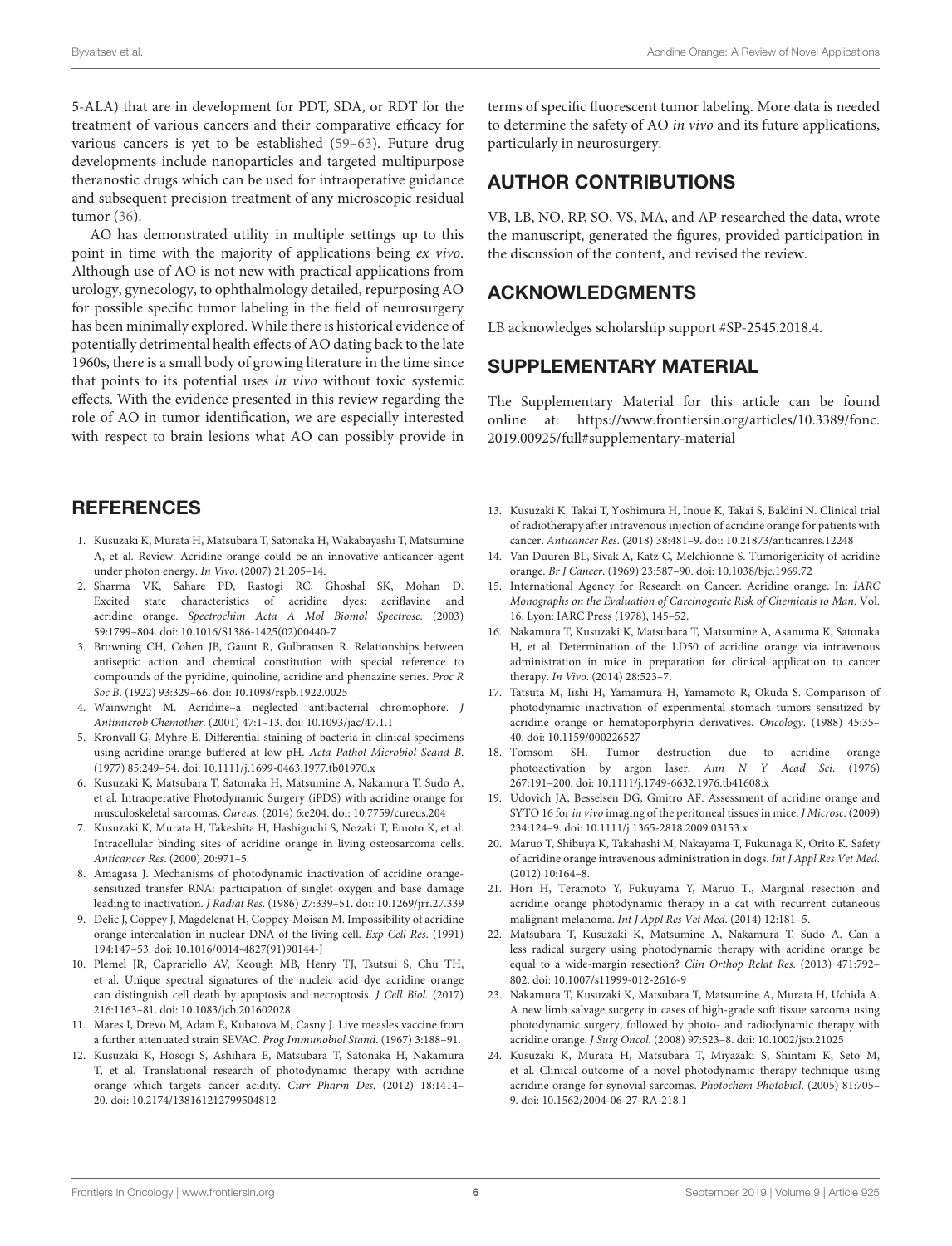- <span id="page-6-29"></span>25. Kusuzaki K, Murata H, Matsubara T, Miyazaki S, Okamura A, Seto M, et al. Clinical trial of photodynamic therapy using acridine orange with/without low dose radiation as new limb salvage modality in musculoskeletal sarcomas. Anticancer Res. (2005) 25:1225–35.
- <span id="page-6-1"></span>26. Matsubara T, Kusuzaki K, Matsumine A, Murata H, Nakamura T, Uchida A, et al. Clinical outcomes of minimally invasive surgery using acridine orange for musculoskeletal sarcomas around the forearm, compared with conventional limb salvage surgery after wide resection. J Surg Oncol. (2010) 102:271–5. doi: [10.1002/jso.21602](https://doi.org/10.1002/jso.21602)
- <span id="page-6-2"></span>27. Sarnat HB, Curry B, Rewcastle NB, Trevenen CL. Gliosis and glioma distinguished by acridine orange. Can J Neurol Sci. (1987) 14:31– 5. doi: [10.1017/S0317167100026135](https://doi.org/10.1017/S0317167100026135)
- <span id="page-6-3"></span>28. Belykh E, Miller EJ, Hu D, Martirosyan NL, Woolf EC, Scheck AC, et al. Scanning fiber endoscope improves detection of 5-aminolevulinic acidinduced protoporphyrin IX fluorescence at the boundary of infiltrative glioma. World Neurosurg. (2018) 113:e51–69. doi: [10.1016/j.wneu.2018.01.151](https://doi.org/10.1016/j.wneu.2018.01.151)
- <span id="page-6-4"></span>29. Martirosyan NL, Georges J, Eschbacher JM, Belykh E, Carotenuto A, Spetzler RF, et al. Confocal scanning microscopy provides rapid, detailed intraoperative histological assessment of brain neoplasms: experience with 106 cases. Clin Neurol Neurosurg. (2018) 169:21–28. doi: [10.1016/j.clineuro.2018.03.015](https://doi.org/10.1016/j.clineuro.2018.03.015)
- <span id="page-6-5"></span>30. Badir B, Knight B. Fluorescence microscopy in the detection of early myocardial infarction. Forensic Sci Int. (1987) 34:99– 102. doi: [10.1016/0379-0738\(87\)90088-0](https://doi.org/10.1016/0379-0738(87)90088-0)
- <span id="page-6-6"></span>31. Tejada RI, Mitchell JC, Norman A, Marik JJ, Friedman S. A test for the practical evaluation of male fertility by acridine orange (AO) fluorescence. Fertil Steril. (1984) 42:87–91. doi: [10.1016/S0015-0282\(16\)47963-X](https://doi.org/10.1016/S0015-0282(16)47963-X)
- <span id="page-6-7"></span>32. Krishnamurthy S, Cortes A, Lopez M, Wallace M, Sabir S, Shaw K, et al. Ex vivo confocal fluorescence microscopy for rapid evaluation of tissues in surgical pathology practice. Arch Pathol Lab Med. (2018) 142:396– 401. doi: [10.5858/arpa.2017-0164-OA](https://doi.org/10.5858/arpa.2017-0164-OA)
- <span id="page-6-8"></span>33. Wang M, Kimbrell HZ, Sholl AB, Tulman DB, Elfer KN, Schlichenmeyer TC, et al. High-resolution rapid diagnostic imaging of whole prostate biopsies using video-rate fluorescence structured illumination microscopy. Cancer Res. (2015) 75:4032–41. doi: [10.1158/0008-5472.CAN-14-3806](https://doi.org/10.1158/0008-5472.CAN-14-3806)
- <span id="page-6-9"></span>34. Gareau D, Bar A, Snaveley N, Lee K, Chen N, Swanson N, et al. Tri-modal confocal mosaics detect residual invasive squamous cell carcinoma in Mohs surgical excisions. J Biomed Opt. (2012) 17:066018. doi: [10.1117/1.JBO.17.6.066018](https://doi.org/10.1117/1.JBO.17.6.066018)
- <span id="page-6-10"></span>35. Cahill LC, Giacomelli MG, Yoshitake T, Vardeh H, Faulkner-Jones BE, Connolly JL, et al. Rapid virtual hematoxylin and eosin histology of breast tissue specimens using a compact fluorescence nonlinear microscope. Lab Invest. (2018) 98:150–60. doi: [10.1038/labinvest.2017.116](https://doi.org/10.1038/labinvest.2017.116)
- <span id="page-6-11"></span>36. Ni K, Lan G, Veroneau SS, Duan X, Song Y, Lin W. Nanoscale metal-organic frameworks for mitochondria-targeted radiotherapy-radiodynamic therapy. Nat Commun. (2018) 9:4321. doi: [10.1038/s41467-018-06655-7](https://doi.org/10.1038/s41467-018-06655-7)
- <span id="page-6-12"></span>37. Belykh E, Martirosyan NL, Yagmurlu K, Miller EJ, Eschbacher JM, Izadyyazdanabadi M, et al. Intraoperative fluorescence imaging for personalized brain tumor resection: current state and future directions. Front Surg. (2016) 3:55. doi: [10.3389/fsurg.2016.00055](https://doi.org/10.3389/fsurg.2016.00055)
- <span id="page-6-13"></span>38. Martirosyan NL, Georges J, Eschbacher JM, Cavalcanti DD, Elhadi AM, Abdelwahab MG, et al. Potential application of a handheld confocal endomicroscope imaging system using a variety of fluorophores in experimental gliomas and normal brain. Neurosurg Focus. (2014) 36:E16. doi: [10.3171/2013.11.FOCUS13486](https://doi.org/10.3171/2013.11.FOCUS13486)
- <span id="page-6-14"></span>39. Foersch S, Heimann A, Ayyad A, Spoden GA, Florin L, Mpoukouvalas K, et al. Confocal laser endomicroscopy for diagnosis and histomorphologic imaging of brain tumors in vivo. PLoS ONE. (2012) 7:e41760. doi: [10.1371/journal.pone.0041760](https://doi.org/10.1371/journal.pone.0041760)
- <span id="page-6-15"></span>40. Risi MD, Rouse AR, Chambers SK, Hatch KD, Zheng W, Gmitro AF. Pilot clinical evaluation of a confocal microlaparoscope for ovarian cancer detection. Int J Gynecol Cancer. (2016) 26:248–54. doi: [10.1097/IGC.0000000000000595](https://doi.org/10.1097/IGC.0000000000000595)
- <span id="page-6-16"></span>41. Hammond DO. Fluorescence and acridine orange in the diagnosis of gynecologic neoplasia in vivo. Am J Obstet Gynecol. (1973) 115:272– 3. doi: [10.1016/0002-9378\(73\)90299-8](https://doi.org/10.1016/0002-9378(73)90299-8)
- <span id="page-6-17"></span>42. Hoglund A, Joelsson I, Ingelman-Sundberg A, Odeblad E. Acridine orange in gynecologic cancer. I. The proton magnetic resonance spectrum of

acridine orange zinc chloride. Acta Obstet Gynecol Scand. (1972) 51:309– 13. doi: [10.3109/00016347209156864](https://doi.org/10.3109/00016347209156864)

- <span id="page-6-0"></span>43. Iessi E, Logozzi M, Lugini L, Azzarito T, Federici C, Spugnini EP, et al. Acridine orange/exosomes increase the delivery and the effectiveness of acridine orange in human melanoma cells: a new prototype for theranostics of tumors. J Enzyme Inhib Med Chem. (2017) 32:648– 57. doi: [10.1080/14756366.2017.1292263](https://doi.org/10.1080/14756366.2017.1292263~)
- <span id="page-6-18"></span>44. Matsubara T, Kusuzaki K, Matsumine A, Murata H, Marunaka Y, Hosogi S, et al. Photodynamic therapy with acridine orange in musculoskeletal sarcomas. J Bone Joint Surg[. \(2010\) 92-B:760–2. doi: 10.1302/0301-620X.92B6.](https://doi.org/10.1302/0301-620X.92B6.23788) 23788
- <span id="page-6-19"></span>45. Kusuzaki K, Aomori K, Suginoshita T, Minami G, Takeshita H, Murata H, et al. Total tumor cell elimination with minimum damage to normal tissues in musculoskeletal sarcomas following photodynamic therapy with acridine orange. Oncology. (2000) 59:174–80. doi: [10.1159/000012156](https://doi.org/10.1159/000012156)
- <span id="page-6-20"></span>46. Jain M, Rajadhyaksha M, Nehal K. Implementation of fluorescence confocal mosaicking microscopy by "early adopter" Mohs surgeons and dermatologists: recent progress. J Biomed Opt. (2017) 22:24002. doi: [10.1117/1.JBO.22.2.024002](https://doi.org/10.1117/1.JBO.22.2.024002)
- <span id="page-6-21"></span>47. Iovieno A, Longo C, De Luca M, Piana S, Fontana L, Ragazzi M. Fluorescence confocal microscopy for ex vivo diagnosis of conjunctival tumors: a pilot study. Am J Ophthalmol. (2016) 168:207–16. doi: [10.1016/j.ajo.2016.06.001](https://doi.org/10.1016/j.ajo.2016.06.001)
- <span id="page-6-22"></span>48. Fotia C, Avnet S, Kusuzaki K, Roncuzzi L, Baldini N. Acridine orange is an effective anti-cancer drug that affects mitochondrial function in osteosarcoma cells. Curr Pharm Des. (2015) 21:4088– 94. doi: [10.2174/1381612821666150918144953](https://doi.org/10.2174/1381612821666150918144953)
- <span id="page-6-23"></span>49. Cline B, Delahunty I, Xie J. Nanoparticles to mediate X-ray-induced photodynamic therapy and Cherenkov radiation photodynamic therapy. Wiley Interdiscip Rev Nanomed Nanobiotechnol. (2018) 11:e1541. doi: [10.1002/wnan.1541](https://doi.org/10.1002/wnan.1541)
- <span id="page-6-24"></span>50. Suzuki N, Okada K, Chida S, Komori C, Shimada Y, Suzuki T. Antitumor effect of acridine orange under ultrasonic irradiation in vitro. Anticancer Res. (2007) 27:4179–84.
- <span id="page-6-25"></span>51. Wilson BC, Pogue BW. Optical and x-ray technology synergies enabling diagnostic and therapeutic applications in medicine. J Biomed Optics. (2018) 23:1. doi: [10.1117/1.JBO.23.12.121610](https://doi.org/10.1117/1.JBO.23.12.121610)
- <span id="page-6-26"></span>52. Hashiguchi S, Kusuzaki K, Murata H, Takeshita H, Hashiba M, Nishimura T, et al. Acridine orange excited by low-dose radiation has a strong cytocidal effect on mouse osteosarcoma. Oncology. (2002) 62:85–93. doi: [10.1159/000048251](https://doi.org/10.1159/000048251)
- <span id="page-6-27"></span>53. Ishikawa S, Nemoto R, Kanoh S, Kobayashi K, Ishizaka S. Photodynamic inactivation of bladder cancer cells (MGH-U1) sensitized with acridine orange and irradiated by argon laser. Tohoku J Exp Med. (1984) 144:265– 71. doi: [10.1620/tjem.144.265](https://doi.org/10.1620/tjem.144.265)
- <span id="page-6-28"></span>54. Satonaka H, Kusuzaki K, Akeda K, Tsujii M, Iino T, Uemura T, et al. Acridine orange inhibits pulmonary metastasis of mouse osteosarcoma. Anticancer Res. (2011) 31:4163–8.
- <span id="page-6-30"></span>55. Matsubara T, Kusuzaki K, Matsumine A, Shintani K, Satonaka H, Uchida A. Acridine orange used for photodynamic therapy accumulates in malignant musculoskeletal tumors depending on pH gradient. Anticancer Res. (2006) 26:187–93.
- <span id="page-6-31"></span>56. Osman H, Elsahy D, Saadatzadeh MR, Pollok KE, Yocom S, Hattab EM, et al. Acridine orange as a novel photosensitizer for photodynamic therapy in glioblastoma. World Neurosurg. (2018) 114:e1310–5. doi: [10.1016/j.wneu.2018.03.207](https://doi.org/10.1016/j.wneu.2018.03.207)
- <span id="page-6-32"></span>57. Matsubara T, Kusuzaki K, Matsumine A, Murata H, Satonaka H, Shintani K, et al. A new therapeutic modality involving acridine orange excitation by photon energy used during reduction surgery for rhabdomyosarcomas. Oncol Rep. (2009) 21:89–94. doi: [10.3892/or\\_00000193](https://doi.org/10.3892/or_00000193)
- <span id="page-6-33"></span>58. Randall EC, Emdal KB, Laramy JK, Kim M, Roos A, Calligaris D, et al. Integrated mapping of pharmacokinetics and pharmacodynamics in a patient-derived xenograft model of glioblastoma. Nat Commun. (2018) 9:4904. doi: [10.1038/s41467-018-07334-3](https://doi.org/10.1038/s41467-018-07334-3)
- <span id="page-6-34"></span>59. Costley D, Mc Ewan C, Fowley C, McHale AP, Atchison J, Nomikou N, et al. Treating cancer with sonodynamic therapy: a review. Int J Hyperthermia. (2015) 31:107–17. doi: [10.3109/02656736.2014.992484](https://doi.org/10.3109/02656736.2014.992484)
- 60. Yoshida M, Kobayashi H, Terasaka S, Endo S, Yamaguchi S, Motegi H, et al. Sonodynamic therapy for malignant glioma using